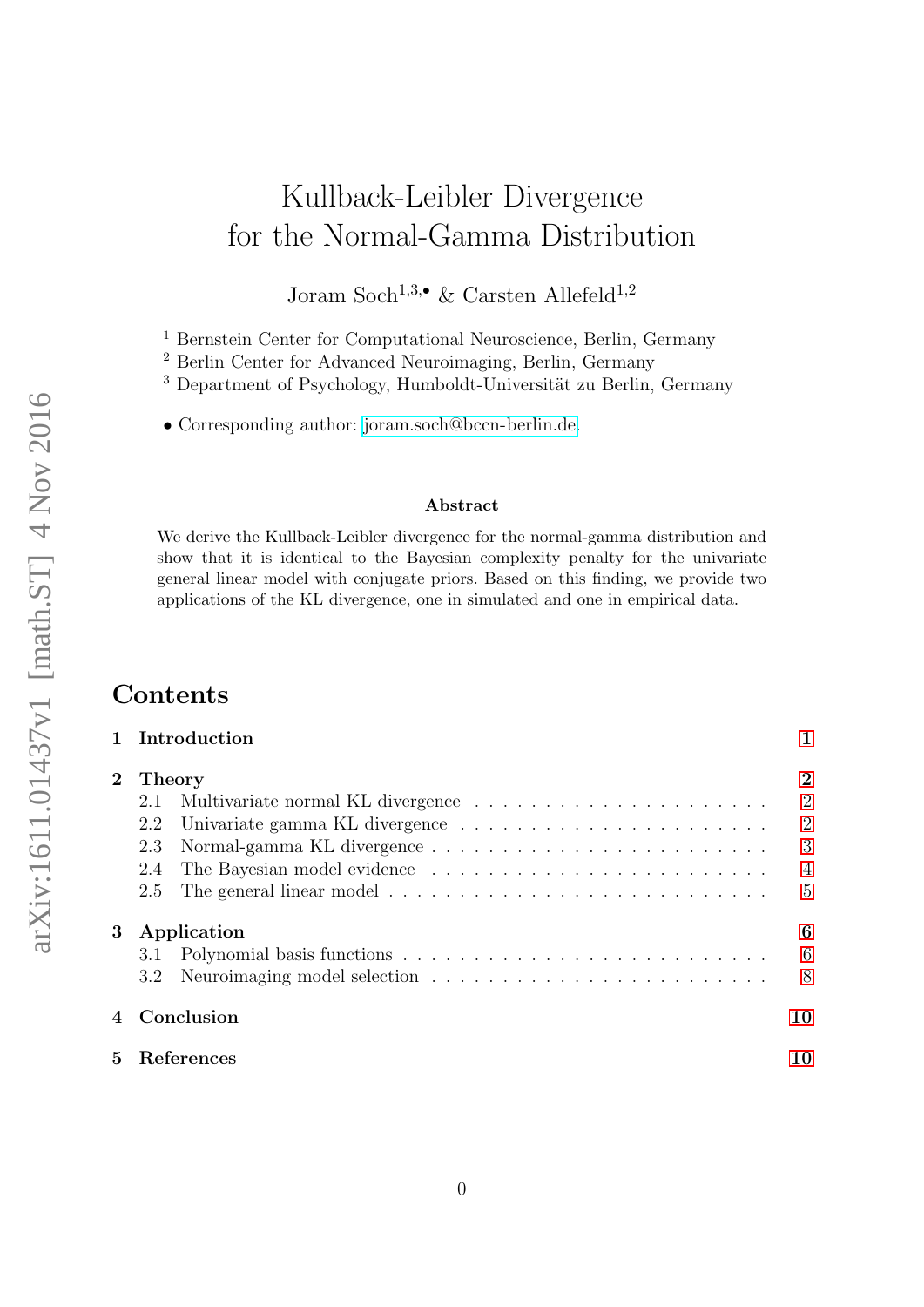### <span id="page-1-0"></span>1 Introduction

Let x be a  $k \times 1$  random vector and  $y > 0$  be a random variable. Then, x and y are said to follow a normal-gamma distribution (NG distribution), if their joint probability density function is given by

$$
p(x, y) = \mathcal{N}(x; \mu, (y\Lambda)^{-1}) \cdot \text{Gam}(y; a, b)
$$
 (1)

where  $N(x; \mu, \Sigma)$  denotes a multivariate normal density with mean  $\mu$  and covariance  $\Sigma$ and  $Gam(x; a, b)$  denotes a gamma density with shape a and rate b. In full, the density function is given by (Koch, 2007, p. 55)

$$
p(x,y) = \sqrt{\frac{|y\Lambda|}{(2\pi)^k}} \exp\left[-\frac{y}{2}(x-\mu)^T \Lambda(x-\mu)\right] \cdot \frac{b^a}{\Gamma(a)} y^{a-1} \exp[-by] \,. \tag{2}
$$

The Kullback-Leibler divergence (KL divergence) is a non-symmetric distance measure for two probability distributions  $P$  and  $Q$  and is defined as

$$
KL[P||Q] = \sum_{i \in \Omega} P(i) \ln \frac{P(i)}{Q(i)}.
$$
\n(3)

For continuous probability distribtions P and Q with probability density functions  $p(x)$ and  $q(x)$  on the same domain X, it is given by (Bishop, 2006, p. 55)

<span id="page-1-1"></span>
$$
KL[P||Q] = \int_X p(x) \ln \frac{p(x)}{q(x)} dx.
$$
 (4)

The KL divergence becomes important in information theory and statistical inference. Here, we derive the KL divergence for two NG distributions with vector-valued  $x$  and real-positive y and provide two examples of its application.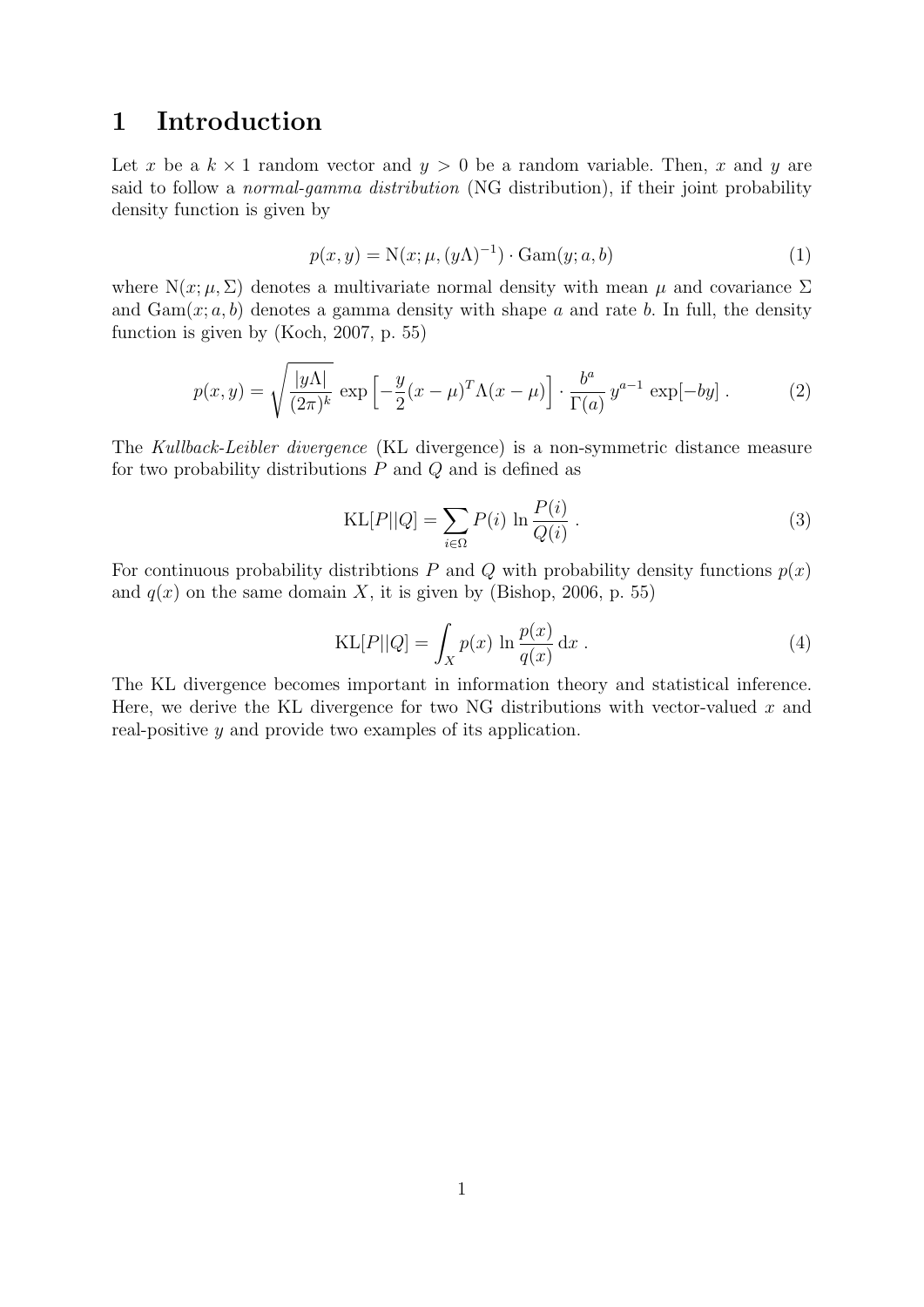## <span id="page-2-0"></span>2 Theory

#### <span id="page-2-1"></span>2.1 Multivariate normal KL divergence

First, consider two multivariate normal distributions over the  $k \times 1$  vector x specified by

$$
p(x) = N(x; \mu_1, \Sigma_1)
$$
  
 
$$
q(x) = N(x; \mu_2, \Sigma_2)
$$
 (5)

According to equation [\(4\)](#page-1-1), the KL divergence of  $P$  from  $Q$  is defined as

$$
KL[P||Q] = \int_{\mathbb{R}^k} N(x; \mu_1, \Sigma_1) \ln \frac{N(x; \mu_1, \Sigma_1)}{N(x; \mu_2, \Sigma_2)} dx.
$$
 (6)

Using the multivariate normal density function

$$
N(x; \mu, \Sigma) = \frac{1}{\sqrt{(2\pi)^n |\Sigma|}} \exp\left[-\frac{1}{2}(x-\mu)^T \Sigma^{-1} (x-\mu)\right],\tag{7}
$$

it evaluates to (Duchi, 2014)

<span id="page-2-3"></span>
$$
KL[P||Q] = \frac{1}{2} \left[ (\mu_2 - \mu_1)^T \Sigma_2^{-1} (\mu_2 - \mu_1) + \text{tr}(\Sigma_2^{-1} \Sigma_1) - \ln \frac{|\Sigma_1|}{|\Sigma_2|} - k \right].
$$
 (8)

#### <span id="page-2-2"></span>2.2 Univariate gamma KL divergence

Next, consider two univariate gamma distributions over the real-positive  $y$  specified by

$$
p(y) = \text{Gam}(y; a_1, b_1)
$$
  
 
$$
q(y) = \text{Gam}(y; a_2, b_2)
$$
 (9)

According to equation [\(4\)](#page-1-1), the KL divergence of  $P$  from  $Q$  is defined as

KL[P||Q] = 
$$
\int_0^\infty \text{Gam}(y; a_1, b_1) \ln \frac{\text{Gam}(y; a_1, b_1)}{\text{Gam}(y; a_2, b_2)} dy
$$
. (10)

Using the univariate gamma density function

Gam
$$
(y; a, b) = \frac{b^a}{\Gamma(a)} y^{a-1} \exp[-by]
$$
 for  $y > 0$ , (11)

it evaluates to (Penny, 2001)

<span id="page-2-4"></span>
$$
KL[P||Q] = a_2 \ln \frac{b_1}{b_2} - \ln \frac{\Gamma(a_1)}{\Gamma(a_2)} + (a_1 - a_2) \psi(a_1) - (b_1 - b_2) \frac{a_1}{b_1}
$$
 (12)

where  $\psi(x)$  is the digamma function.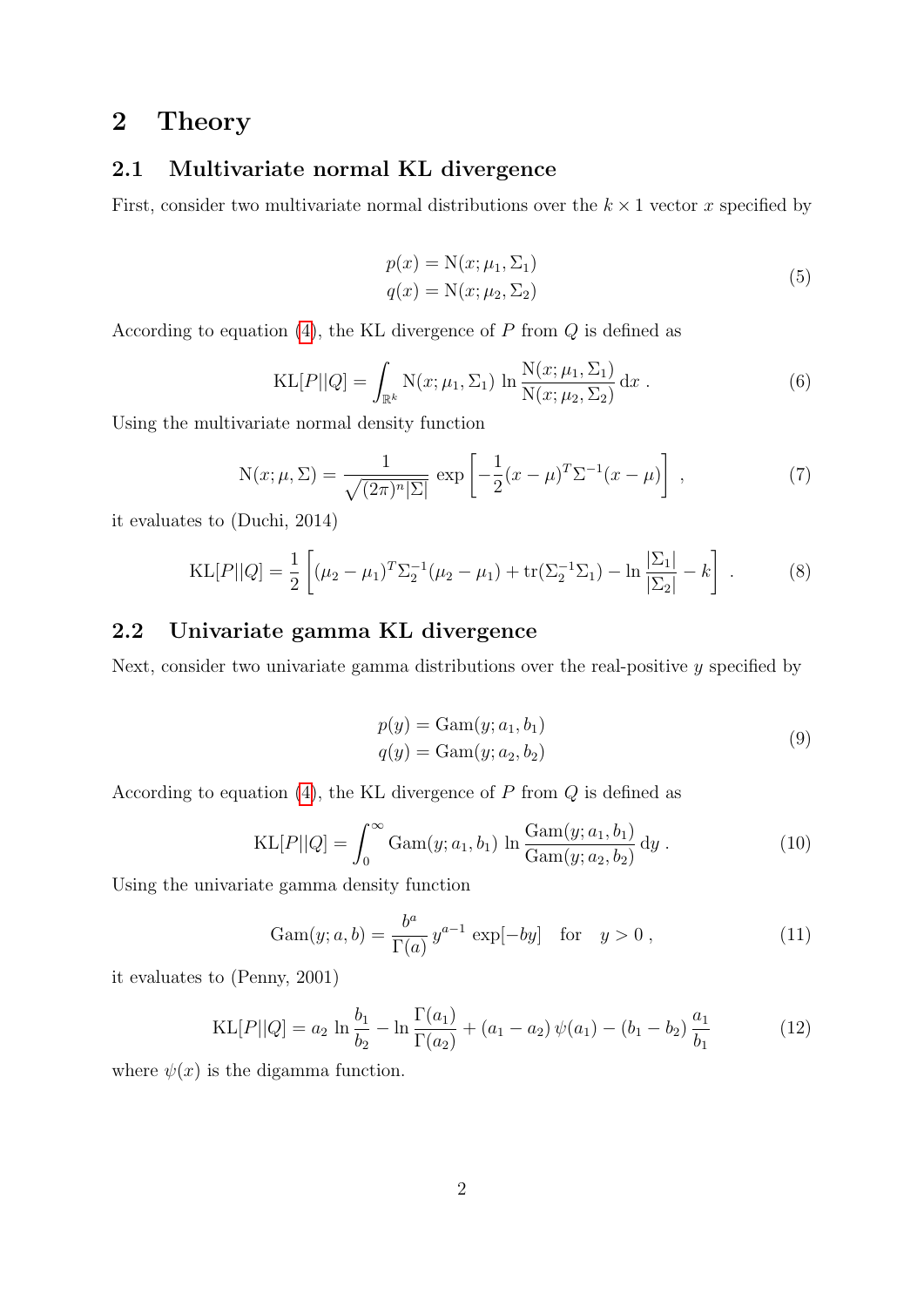#### <span id="page-3-0"></span>2.3 Normal-gamma KL divergence

Now, consider two normal-gamma distributions over  $x$  and  $y$  specified by

$$
p(x, y) = N(x; \mu_1, (y\Lambda_1)^{-1}) \text{Gam}(y; a_1, b_1)
$$
  
\n
$$
q(x, y) = N(x; \mu_2, (y\Lambda_2)^{-1}) \text{Gam}(y; a_2, b_2)
$$
\n(13)

According to equation [\(4\)](#page-1-1), the KL divergence of  $P$  from  $Q$  is defined as

$$
KL[P||Q] = \int_0^\infty \int_{\mathbb{R}^k} p(x, y) \ln \frac{p(x, y)}{q(x, y)} dx dy.
$$
 (14)

Using the law of conditional probability, it can be evaluated as follows:

$$
KL[P||Q] = \int_0^\infty \int_{\mathbb{R}^k} p(x|y)p(y) \ln \frac{p(x|y)p(y)}{q(x|y)q(y)} dx dy
$$
  
\n
$$
= \int_0^\infty p(y) \int_{\mathbb{R}^k} p(x|y) \ln \frac{p(x|y)}{q(x|y)} dx dy
$$
  
\n
$$
+ \int_0^\infty p(y) \ln \frac{p(y)}{q(y)} \int_{\mathbb{R}^k} p(x|y) dx dy
$$
  
\n
$$
= \langle KL[p(x|y)||q(x|y)] \rangle_{p(y)} + KL[p(y)||q(y)]
$$
\n(15)

<span id="page-3-2"></span>In other words, the KL divergence for two normal-gamma distributions over  $x$  and  $y$ is equal to the sum of a multivariate normal KL divergence regarding  $x$  conditional on  $y$ , expected over  $y$ , and a univariate gamma KL divergence regarding  $y$ . Together with equation [\(8\)](#page-2-3), the first term becomes

$$
\langle \mathrm{KL}[p(x|y)||q(x|y)] \rangle_{p(y)}
$$
  
=  $\left\langle \frac{1}{2} \left[ (\mu_2 - \mu_1)^T (y \Lambda_2) (\mu_2 - \mu_1) + \mathrm{tr} \left( (y \Lambda_2) (y \Lambda_1)^{-1} \right) - \ln \frac{|(y \Lambda_1)^{-1}|}{|(y \Lambda_2)^{-1}|} - k \right] \right\rangle_{p(y)}$  (16)  
=  $\left\langle \frac{y}{2} (\mu_2 - \mu_1)^T \Lambda_2 (\mu_2 - \mu_1) + \frac{1}{2} \mathrm{tr}(\Lambda_2 \Lambda_1^{-1}) - \frac{1}{2} \ln \frac{|\Lambda_2|}{|\Lambda_1|} - \frac{k}{2} \right\rangle_{p(y)}$ 

Using the relation  $y \sim \text{Gam}(a, b) \Rightarrow \langle y \rangle = a/b$ , we have

<span id="page-3-1"></span>
$$
\langle \mathrm{KL}[p(x|y)||q(x|y)] \rangle_{p(y)} = \frac{1}{2} \frac{a_1}{b_1} (\mu_2 - \mu_1)^T \Lambda_2 (\mu_2 - \mu_1) + \frac{1}{2} \operatorname{tr}(\Lambda_2 \Lambda_1^{-1}) - \frac{1}{2} \ln \frac{|\Lambda_2|}{|\Lambda_1|} - \frac{k}{2} \,. \tag{17}
$$

Thus, from [\(17\)](#page-3-1) and [\(12\)](#page-2-4), the KL divergence in [\(15\)](#page-3-2) becomes

<span id="page-3-3"></span>
$$
KL[P||Q] = \frac{1}{2} \frac{a_1}{b_1} \left[ (\mu_2 - \mu_1)^T \Lambda_2 (\mu_2 - \mu_1) \right] + \frac{1}{2} tr(\Lambda_2 \Lambda_1^{-1}) - \frac{1}{2} \ln \frac{|\Lambda_2|}{|\Lambda_1|} - \frac{k}{2}
$$
  
+  $a_2 \ln \frac{b_1}{b_2} - \ln \frac{\Gamma(a_1)}{\Gamma(a_2)} + (a_1 - a_2) \psi(a_1) - (b_1 - b_2) \frac{a_1}{b_1}$ . (18)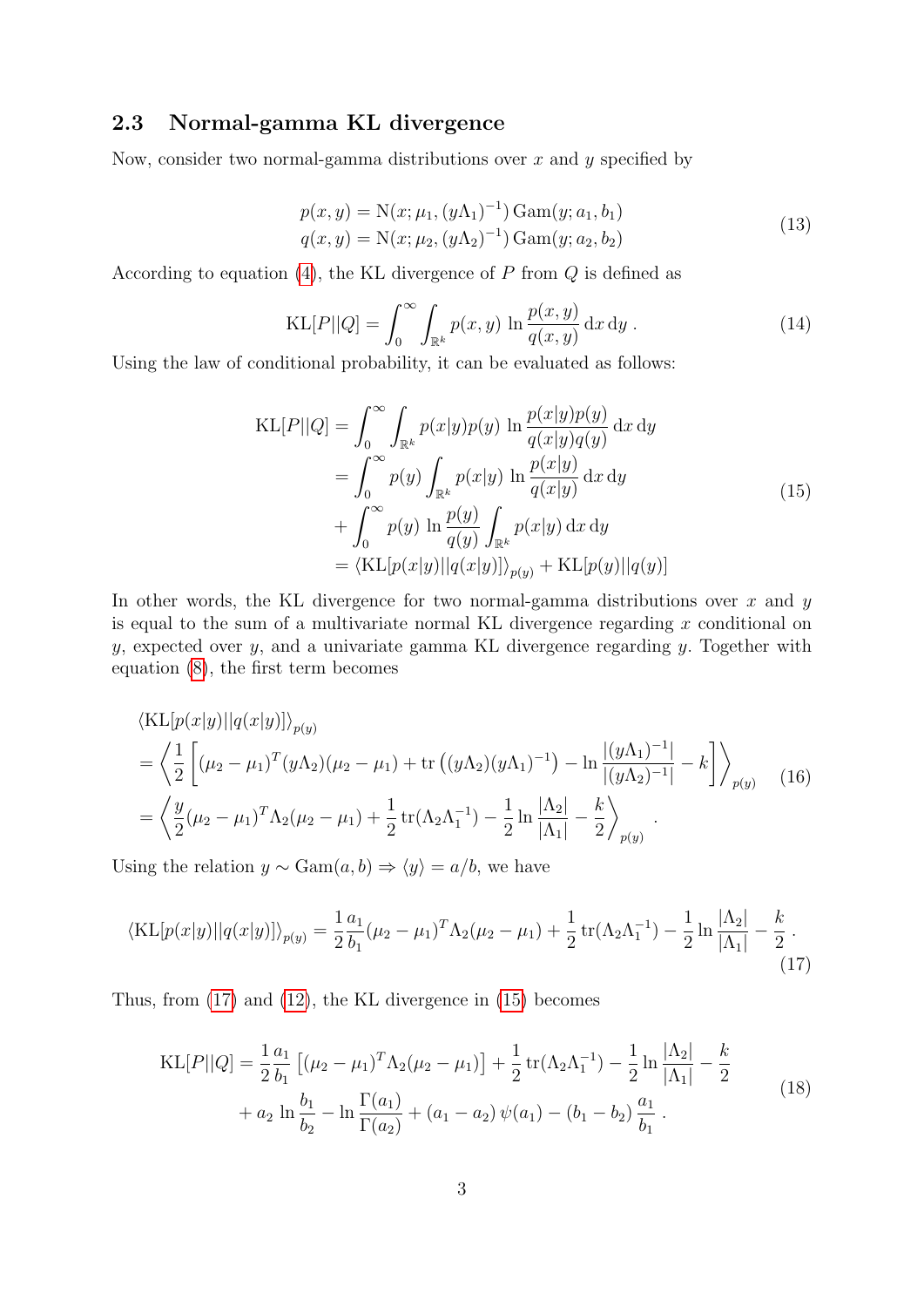#### <span id="page-4-0"></span>2.4 The Bayesian model evidence

Consider Bayesian inference on data y using model m with parameters  $\theta$ . In this case, Bayes' theorem is a statement about the posterior density:

<span id="page-4-1"></span>
$$
p(\theta|y,m) = \frac{p(y|\theta,m) p(\theta|m)}{p(y|m)}.
$$
\n(19)

The denominator  $p(y|m)$  acts as a normalization constant on the posterior density  $p(\theta|y,m)$ and according to the law of marginal probability is given by

$$
p(y|m) = \int p(y|\theta, m) p(\theta|m) d\theta.
$$
 (20)

This is the probability of the data given only the model, regardless of any particular parameter values. It is also called "marginal likelihood" or "model evidence" and can act as a model quality criterion in Bayesian inference, because parameters are integrated out of the likelihood.

For computational reasons, only the logarithmized or log model evidence (LME)  $L(m)$  =  $\ln p(y|m)$  is of interest in most cases. By rearranging equation [\(19\)](#page-4-1), the model evidence can be represented as

$$
p(y|m) = \frac{p(y|\theta, m) p(\theta|m)}{p(\theta|y, m)}.
$$
\n(21)

Logarithmizing both sides of the equation and taking the expectation with respect to the posterior density over model parameters  $\theta$  gives the LME

$$
L(m) = \int p(\theta | y, m) \ln p(y | \theta, m) d\theta - \int p(\theta | y, m) \ln \frac{p(\theta | y, m)}{p(\theta | m)} d\theta.
$$
 (22)

Using this reformulation, the LME as a model quality measure can be naturally decomposed into an accuracy term, the posterior expected likelihood, and a complexity term, the KL divergence between the posterior and the prior distribution:

$$
L(m) = Acc(m) - Com(m)
$$
  
Acc(m) =  $\langle \log p(y|\theta, m) \rangle_{p(\theta|y,m)}$   
Com(m) = KL  $[p(\theta|y, m)||p(\theta|m)]$  (23)

<span id="page-4-2"></span>Intuitively, the accuracy acts increasing and the complexity acts decreasing on the log model evidence. This reflects the capability of the LME to select models that achieve the best balance between accuracy and complexity, i.e. models that explain the observations sufficiently well (high accuracy) without employing too many principles (low complexity). The fact that the complexity term is a KL divergence between posterior and prior means that models with prior assumptions that are close to the posterior evidence receive a low complexity penalty, because one is not surprised very much when accepting such a model which renders the Bayesian complexity a measure of surprise.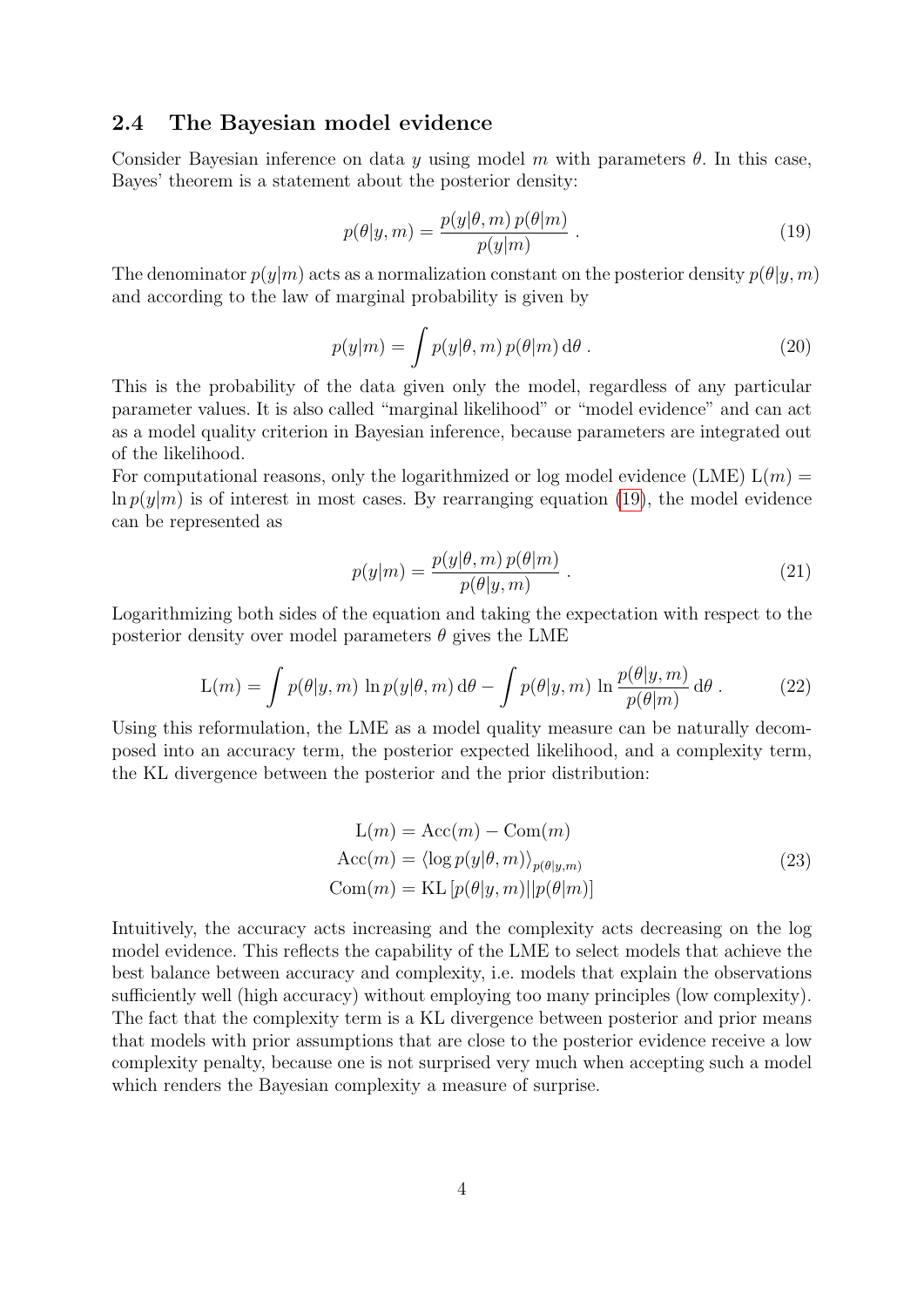#### <span id="page-5-0"></span>2.5 The general linear model

Consider multiple linear regression using the univariate general linear model (GLM)

<span id="page-5-1"></span>
$$
y = X\beta + \varepsilon, \ \varepsilon \sim N(0, \sigma^2 V) \tag{24}
$$

where y is an  $n \times 1$  vector of measured data, X is an  $n \times p$  matrix called the design matrix,  $\beta$  is a  $p \times 1$  vector of weight parameters called regression coefficients and  $\varepsilon$  is an  $n \times 1$  vector of errors or noise. These residuals are assumed to follow a multivariate normal distribution whose covariance matrix is the product of a variance factor  $\sigma^2$  and an  $n \times n$  correlation matrix V. Usually, X and V are known while  $\beta$  and  $\tau$  are unknown parameters to be inferred via model estimation.

For mathematical convenience, we rewrite  $\sigma^2 = 1/\tau$  and  $V = P^{-1}$  so that equation [\(24\)](#page-5-1) implies the following likelihood function:

<span id="page-5-3"></span>
$$
p(y|\beta,\tau) = \mathcal{N}(y; X\beta, (\tau P)^{-1}).
$$
\n(25)

The conjugate prior relative to this likelihood function is a normal-gamma distribution on the model parameters  $\beta$  and  $\tau$  (Koch, 2007, ch. 2.6.3):

$$
p(\beta|\tau) = \mathcal{N}(\beta; \mu_0, (\tau \Lambda_0)^{-1})
$$
  
 
$$
p(\tau) = \text{Gam}(\tau; a_0, b_0)
$$
 (26)

<span id="page-5-2"></span>Due to the conjugacy of [\(26\)](#page-5-2) to [\(25\)](#page-5-3), the posterior is also a normal-gamma distribution

$$
p(\beta|\tau, y) = N(\beta; \mu_n, (\tau \Lambda_n)^{-1})
$$
  
 
$$
p(\tau|y) = \text{Gam}(\tau; a_n, b_n)
$$
 (27)

<span id="page-5-4"></span>where the posterior parameters in [\(27\)](#page-5-4) are given by (Koch, 2007, ch. 4.3.2)

$$
\mu_n = \Lambda_n^{-1} (X^T P y + \Lambda_0 \mu_0) \n\Lambda_n = X^T P X + \Lambda_0 \na_n = a_0 + \frac{n}{2} \nb_n = b_0 + \frac{1}{2} (y^T P y + \mu_0^T \Lambda_0 \mu_0 - \mu_n^T \Lambda_n \mu_n)
$$
\n(28)

<span id="page-5-5"></span>From [\(23\)](#page-4-2), the complexity for the model defined by [\(25\)](#page-5-3) and [\(26\)](#page-5-2) is given by

$$
Com(m) = KL[p(\beta, \tau|y)||p(\beta, \tau)].
$$
\n(29)

In other words, the complexity penalty for a general linear model with normal-gamma priors (GLM-NG) is identical to a KL divergence between two NG distributions and using [\(18\)](#page-3-3) can be written in terms of the prior and posterior parameters as

<span id="page-5-6"></span>
$$
\text{Com}(m) = \frac{1}{2} \frac{a_n}{b_n} \left[ (\mu_n - \mu_0)^T \Lambda_0 (\mu_n - \mu_0) \right] + \frac{1}{2} \text{tr}(\Lambda_0 \Lambda_n^{-1}) - \frac{1}{2} \ln \frac{|\Lambda_0|}{|\Lambda_n|} - \frac{p}{2}
$$
  
+  $a_0 \ln \frac{b_n}{b_0} - \ln \frac{\Gamma(a_n)}{\Gamma(a_0)} + (a_n - a_0) \psi(a_n) - (b_n - b_0) \frac{a_n}{b_n}$ . (30)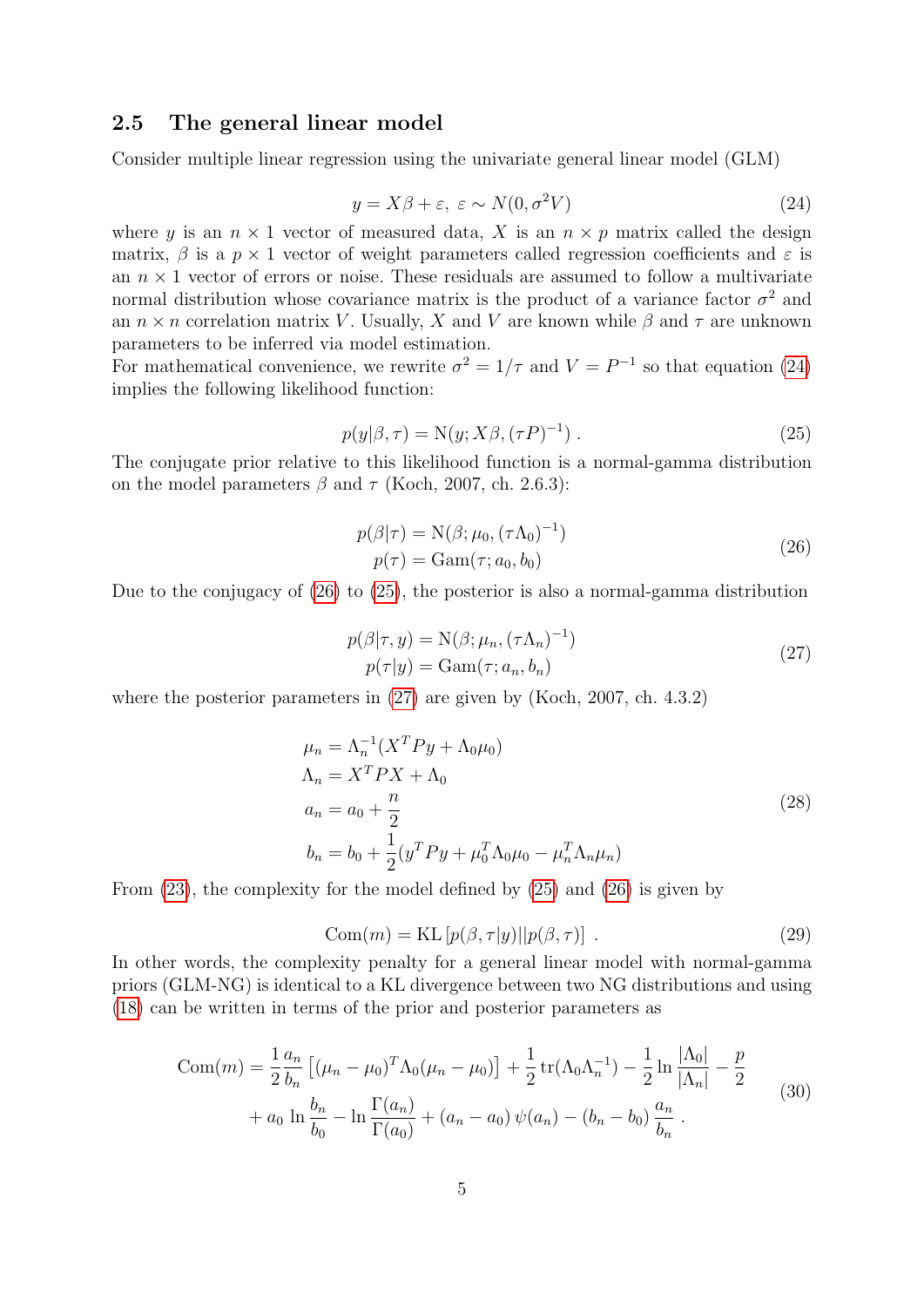### <span id="page-6-0"></span>3 Application

#### <span id="page-6-1"></span>3.1 Polynomial basis functions

Consider a linear model with polynomial basis functions (Bishop, 2006, p. 5) given by

$$
y = \sum_{i=0}^{p} c_i x^i + \varepsilon \quad \text{with} \quad -1 \le x \le +1.
$$
 (31)

Essentially, this model assumes that  $y$  is an additive mixture of polynomial terms  $x^i$ weighted with the coefficients  $c_i$  with  $i = 1, \ldots, p$  where the natural number p is called the model order. This means that  $p = 0$  corresponds to a constant value (plus noise  $\varepsilon$ );  $p = 1$  corresponds to a linear function;  $p = 2$  corresponds to a quadratic pattern;  $p = 3$ corresponds to a 3rd degree polynomial etc.

Given that x is an  $n \times 1$  vector of real numbers between  $-1$  and  $+1$ , this model can be rewritten as a GLM given in equation [\(24\)](#page-5-1) with

<span id="page-6-2"></span>
$$
X = \begin{bmatrix} x_1^0 & x_1^1 & \cdots & x_1^p \\ x_2^0 & x_2^1 & \cdots & x_2^p \\ \vdots & \vdots & \ddots & \vdots \\ x_n^0 & x_n^1 & \cdots & x_n^p \end{bmatrix} \text{ and } \beta = \begin{bmatrix} c_0 \\ c_1 \\ \vdots \\ c_p \end{bmatrix} .
$$
 (32)

Based on this reformulation, we simulate polynomial data. We perform  $N = 100$  simulations with  $n = 100$  data points in each simulation. We generate simulated data based on a true model order  $p_{true} = 5$  and analyze these data using a set of models ranging from  $p_{\min} = 0$  to  $p_{\max} = 20$ . The predictor x is equally spaced between  $-1$  and  $+1$  and design matrices  $X_p$  are created according to equation [\(32\)](#page-6-2).

In each simulation, six regression coefficients  $\beta_{true}$  are drawn independently from the standard normal distribution  $N(0, 1)$ . Then, Gaussian noise  $\varepsilon$  is sampled from the multivariate normal distribution  $N(0, \sigma_{\varepsilon}^2 I_n)$  with a residual variance of  $\sigma_{\varepsilon}^2 = 1$ . Finally, simulated data is generated as as  $y = X_5 \beta_{\text{true}} + \varepsilon$ .

Then, for each  $p \in \{0, \ldots, 20\}$ , Bayesian model estimation is performed using the design matrix  $X_p$ , a correlation matrix  $V = I_n$  and the prior distributions [\(26\)](#page-5-2) with the prior parameters  $\mu_0 = 0_p$ ,  $\Lambda_0 = I_p$  invoking a standard multivariate normal distribution and  $a_0 = 1$ ,  $b_0 = 1$  invoking a relatively flat gamma prior. Posterior parameters are calculated using equation [\(28\)](#page-5-5) and give rise to the model complexity via [\(30\)](#page-5-6) as well as model accuracy and the log model evidence via [\(23\)](#page-4-2).

Average LMEs, accuracies and complexities are shown in Figure 1. One can see that the true model order is correctly identified by the maximal log model evidence. This is achieved by an increasing complexity penalty which outweighs the saturating accuracy gain for models with  $p > 5$ . This demonstrates that the KL divergence for the NG distribution can be used to select polynomial basis functions when basis sets cannot be separated based on model accuracy alone.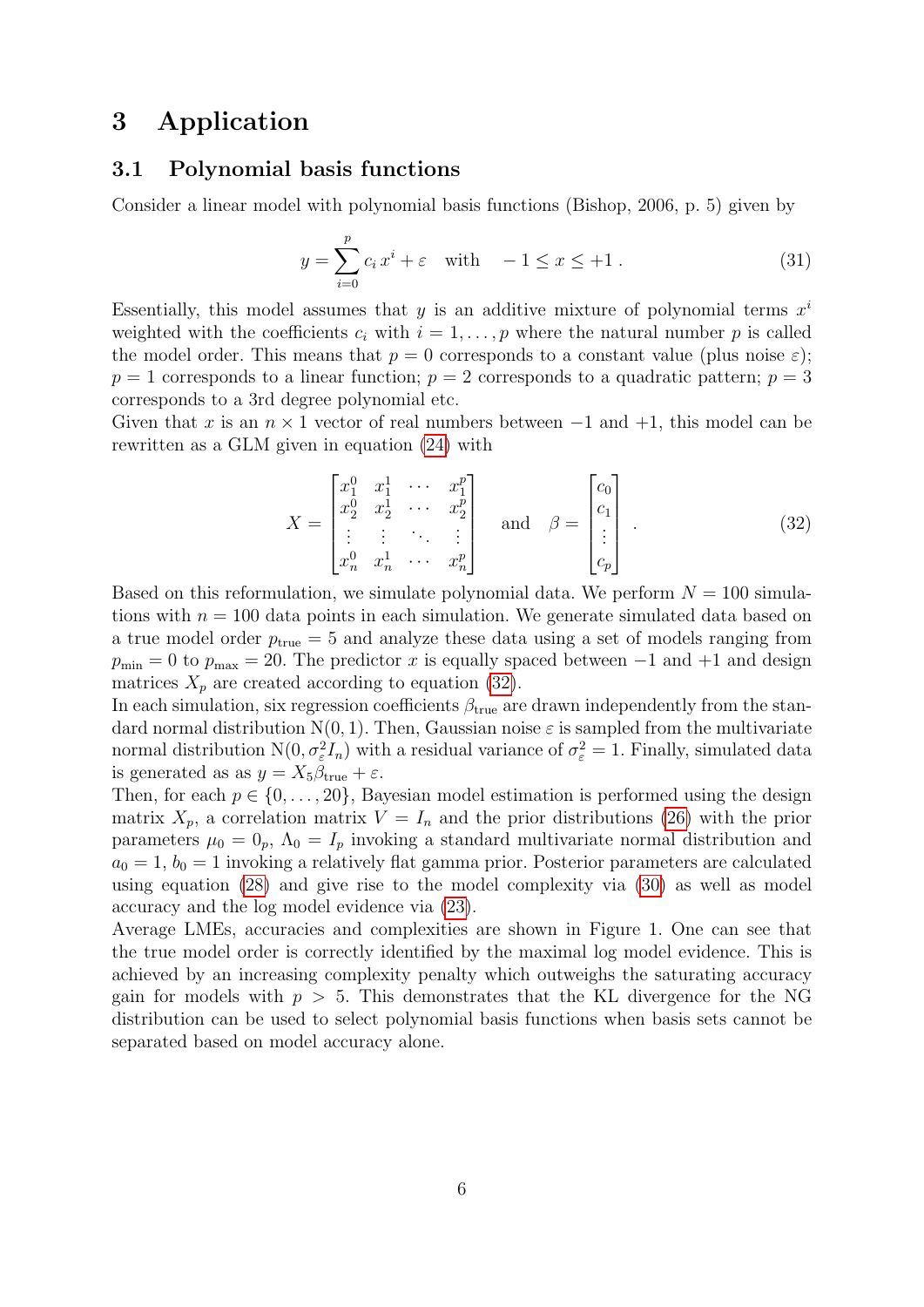

Figure 1. Bayesian model selection for polynomial basis functions. All displays have model order on the x-axis and average model quality measures (across simulations) on the y-axis. Intuitively, the model accuracy (middle panel) increases with model order, but saturates at around  $-140$  with no major increase after  $p = 5$ . Moreover, the model complexity (lower panel) – which is the KL divergence between prior and posterior distribution – also grows with model order, but switches to a linear increase at around  $p = 5$  reaching a value of 10 at  $p = 20$ . Together, this has the consequence that the log model evidence (upper panel) is maximal for  $p = 5$  (black cross) where exact values are:  $Acc(m) = -140.77$ ,  $Com(m) = 8.34$ ,  $L(m) = -149.11$ .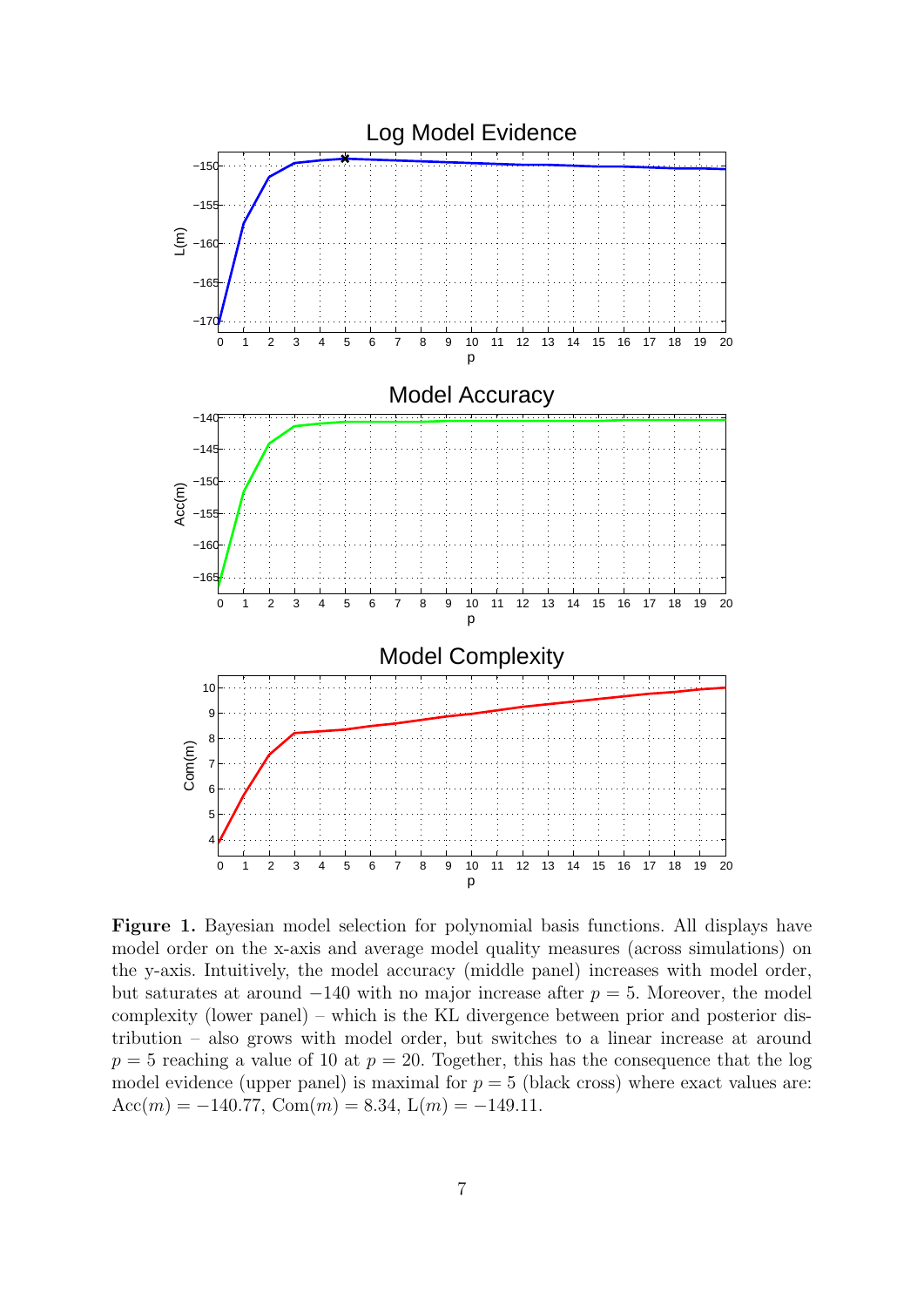#### <span id="page-8-0"></span>3.2 Neuroimaging model selection

In neuroimaging, especially functional magnetic resonance imaging (fMRI), GLMs as given by equation [\(24\)](#page-5-1) are applied to time series of neural data  $\gamma$  (Friston et al., 1995). The design matrix X is specified by the temporal occurrence of experimental conditions and the covariance structure V is estimated from residual auto-correlations. Model estimation and statistical inference are performed "voxel-wise", i.e. separately for each measurement location in the brain, usually referred to as the "mass-univariate GLM".

Here, we analyze data from a study on orientation pop-out processing (Bogler et al., 2013). During the experimental paradigm, the screen showed a  $3 \times 7$  array of homogeneous bars oriented either 0°, 45°, 90° or 135° relative to the vertical axis. This background stimulation changed every second and was interrupted by trials in which one target bar on the left and one target bar on the right were independently rotated either 0°, 30°, 60° or 90° relative to the rest of the stimulus display. Those trials of orientation contrast (OC) lasted 4 seconds and were alternated with inter-trial intervals of 7, 10 or 13 seconds. Each combination of OC on the left side and OC on the right side was presented three times resulting in 48 trials in each of the 5 sessions lasting 672 seconds.

After fMRI data preprocessing (slice-timing, realignment, normalization, smoothing), two different models of hemodynamic activation were applied to the fMRI data. The first model (GLM I) considers the experiment a factorial design with two factors (left vs. right OC) having four levels  $(0^{\circ}, 30^{\circ}, 60^{\circ}, 90^{\circ})$ . This results in  $4 \times 4 = 16$  possible combinations or experimental conditions modelled by 16 onset regressors convolved with the canonical hemodynamic response function (HRF). The second model (GLM II) puts all trials from all conditions into one HRF-convolved regressor and encodes orientation contrast using a parametric modulator (PM) that is given as  $PM = \frac{deg}{90^{\circ}}$  with  $\text{deg} = (0^{\circ}, 30^{\circ}, 60^{\circ}, 90^{\circ})$ , resulting in  $PM = (0, \frac{1}{3}, \frac{2}{3}, 1)$ , such that the parametric modulator is proportional to orientation contrast. There was one PM for each factor of the design, i.e. one PM for left OC and one PM for right OC. Note that both models encode the same information and that every signal that can be identified using GLM II can also be characterized using GLM I, but not vice versa, because the first model allows for a greater flexibility of activation patterns across experimental conditions than the second.

For these two models, we performed Bayesian model estimation. To overcome the challenge of having to specify prior distributions on the model parameters, we apply crossvalidation across fMRI sessions. This gives rise to a cross-validated log model evidence (cvLME) as well as cross-validated accuracies and complexities for each model in each subject. We then performed a paired t-test to find voxels where GLM II has a significantly higher cvLME than GLM I. Due to the specific assumptions in GLM II and the higher flexibility of GLM I, we assumed that these differences might be primarily based on a complexity advantage of GLM II over GLM I.

We focus on visual area 4 (V4) that is known to be sensitive to orientation contrast. Within left V4, specified by a mask from a separate localizer paradigm (Bogler et al., 2013), we identified the peak voxel ([x y z] =  $[-15, -73, -5]$  mm) defined by the maximal t-value  $(t = 3.95)$  and extracted log model evidence as well as model accuracy and model complexity from this voxel for each subject. Differences in LME, accuracy and complexity are shown in Figure 2. Again, the model complexity enables a model selection that would not be possible based on the model accuracy alone.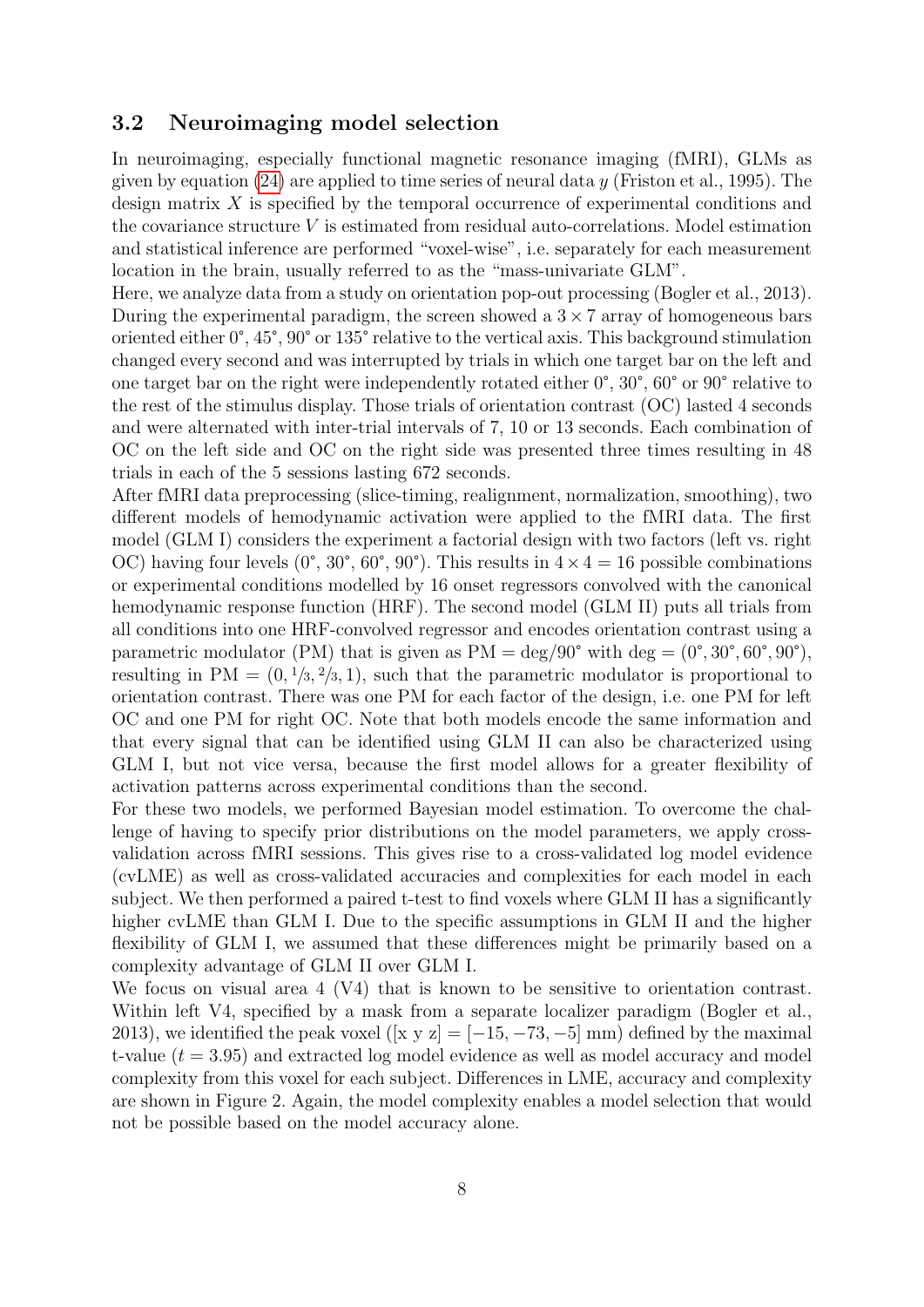

Figure 2. Bayesian model selection for orientation pop-out processing. All displays have subject on the x-axis and difference in model qualities ( $m_1 = GLM$  I,  $m_2 = GLM$  II) on the y-axis. Interestingly, there is a slight disadvantage for GLM II regarding only the model accuracy (middle panel), its mean difference across subjects being smaller than zero. However, model complexity (lower panel) – measured as the KL divergence between prior and posterior distribution – is consistently higher for GLM I. Together, this has the consequence that the log model evidence (upper panel) most often favors GLM II. Average values are:  $\Delta Acc = -1.78$ ,  $\Delta Com = -6.02$ ,  $\Delta L = 4.24$ .